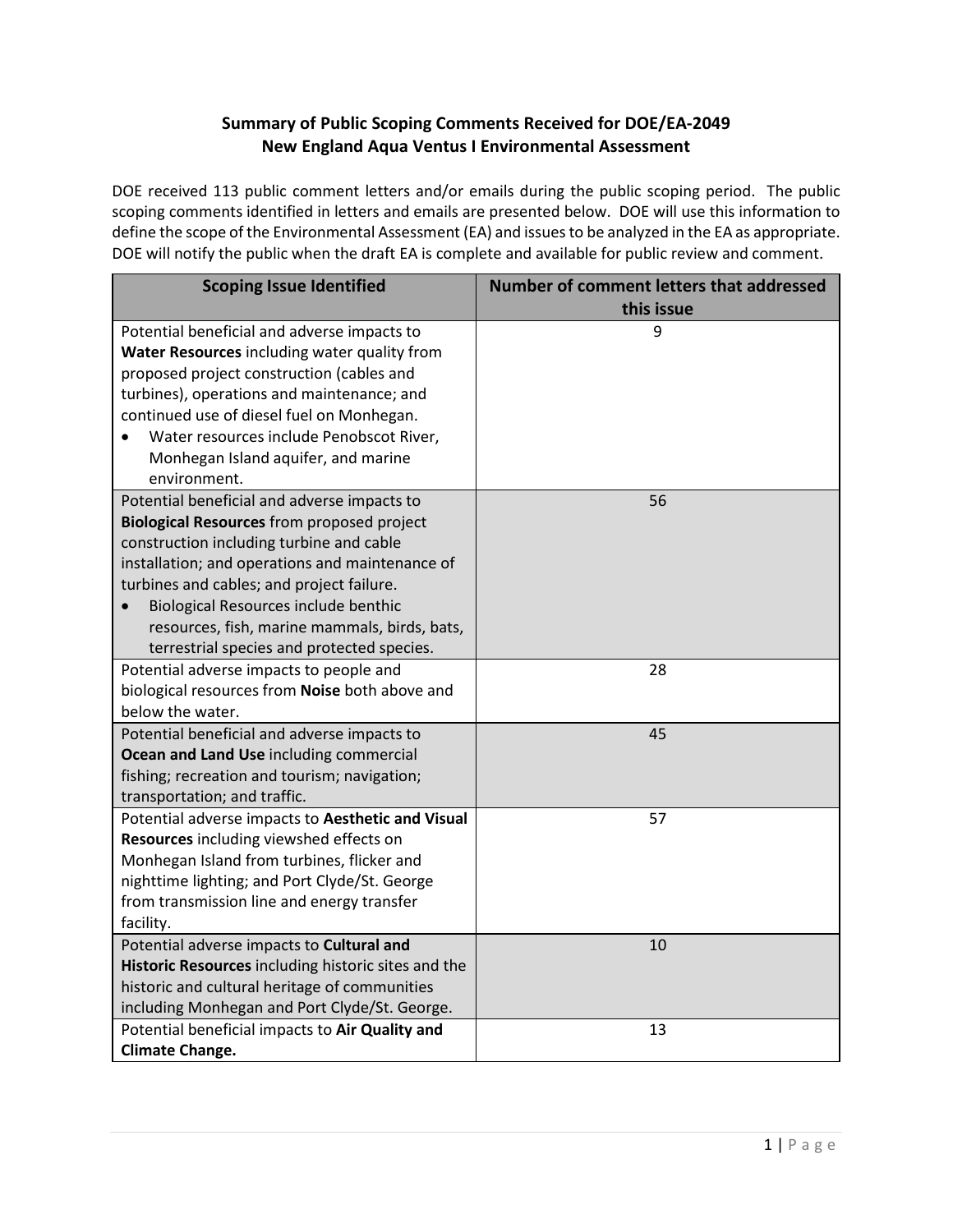| <b>Scoping Issue Identified</b>                                                                 | Number of comment letters that addressed<br>this issue |
|-------------------------------------------------------------------------------------------------|--------------------------------------------------------|
| Potential beneficial and adverse impacts to<br>Socioeconomics including economic effects and    | 65                                                     |
| quality of life.                                                                                |                                                        |
| Project Siting concerns including turbine location                                              | 44                                                     |
| near Monhegan Island; cable landing on Dead                                                     |                                                        |
| Man's Cove on Monhegan Island; and/or cable                                                     |                                                        |
| landing/transmission line in Port Clyde/St.<br>George.                                          |                                                        |
| Potential adverse impacts to public health and                                                  | 15                                                     |
| safety including impacts to Port Clyde/St. George                                               |                                                        |
| and Monhegan emergency/fire response                                                            |                                                        |
| capabilities; safety and health risks to people                                                 |                                                        |
| from transmission line fire, exposure to                                                        |                                                        |
| electromagnetic field from transmission line;                                                   |                                                        |
| increased crime; and potential for marine                                                       |                                                        |
| unexploded ordnance.                                                                            |                                                        |
| Decommissioning of Project including financial                                                  | 4                                                      |
| set-aside; project duration prior to                                                            |                                                        |
| decommissioning; and post-project concerns.                                                     |                                                        |
| Potential adverse impacts from project failure                                                  | $\overline{2}$                                         |
| including pollution from spills, leaks or project                                               |                                                        |
| failure and emergency response capabilities.<br>Other comments including education and          | 6                                                      |
| outreach; future power needs for Monhegan;                                                      |                                                        |
| and concern over expanding scope of the                                                         |                                                        |
| proposed project.                                                                               |                                                        |
| DOE also received comments that included specific research or articles; and comments which were |                                                        |
| not related to defining the scope of the EA. DOE has reviewed all of the comments received and  |                                                        |
| reviewed all research and articles submitted or cited in the comments. DOE will include this    |                                                        |
| information in the draft EA as appropriate.                                                     |                                                        |